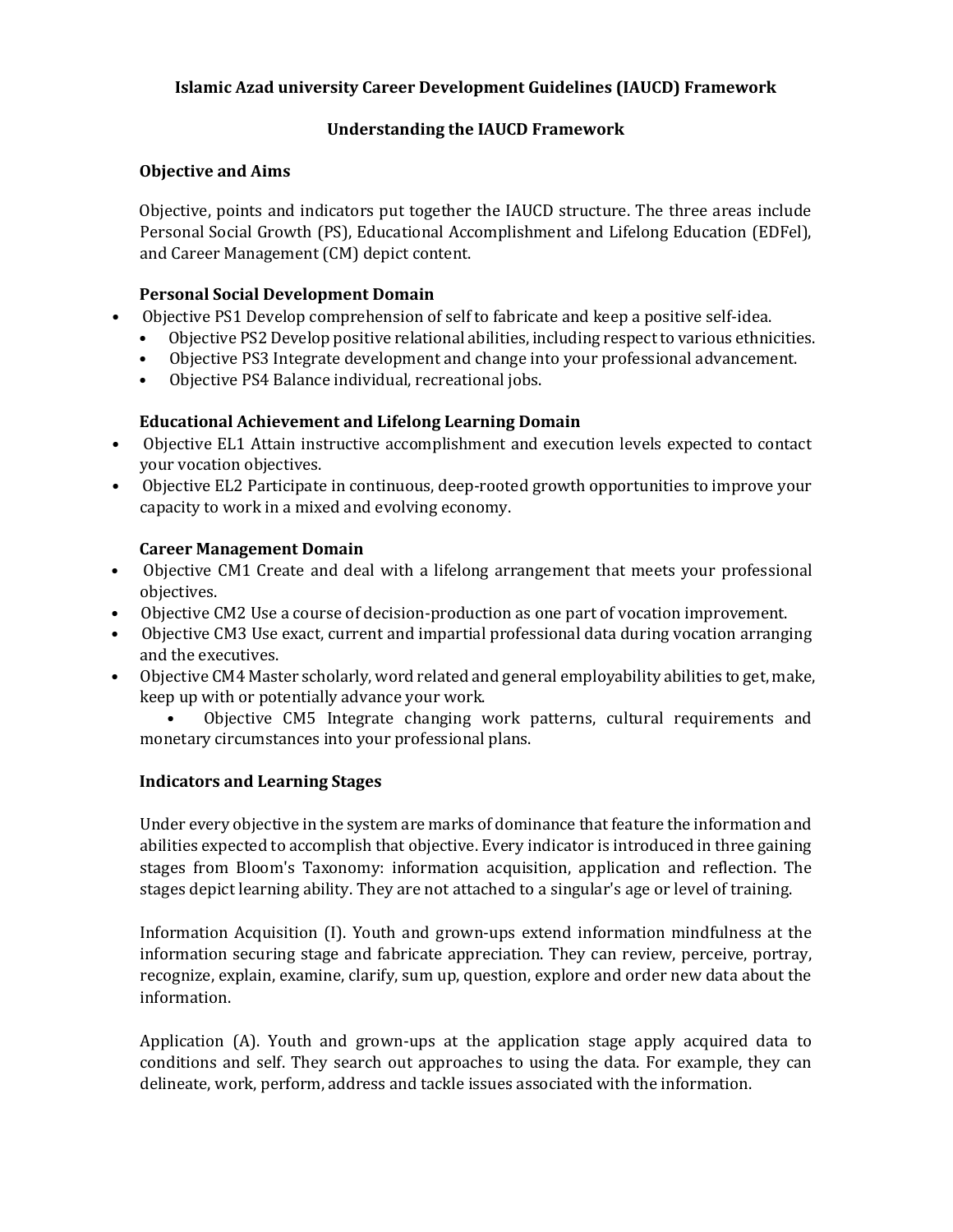Reflection (R). Youth and adults at the reflection stage examine, orchestrate, judge, survey, and assess information as per their objectives, values and convictions. They choose whether or not to coordinate the procured information into their continuous reaction to circumstances and change their conduct appropriately.

# **Coding System**

The IAUCD structure has an essential Coding system to recognize spaces, goals, signs and learning stages. The coding system simplifies it to include the IAUCD for program improvement and follow practices by reason, learning step and pointer. Regardless, you don't need to know or fuse the codes to use the IAUCD framework.

# **Objective:**

- PS—Personal Social Development
- ED—Educational Achievement and Lifelong Learning
- CM—Career Management

# **Aims:**

Coded by area and afterwards mathematically.

For instance, under the Personal Social Development area:

- Objective PS1: Adoptive a comprehension of yourself to fabricate and keep a positive selfidea.
- Objective PS2: Adoptive positive relational abilities, including regard for variety.

# **Pointers and Learning Stages:**

Coded by region, objective, learning stage and subsequently numerically.

Learning Stages:

- I Information Acquisition
- A—Application
- R—Reflection

For instance, the second pointer under the principal objective of the Personal Social Development space:

- PS1.K2 Distinguish your capacities, assets, abilities, and gifts.
- PS1.A2 Exhibit the utilization of your capacities, assets, abilities, and gifts.
- PS1.R2 Evaluate the effect of your capacities, assets, abilities, and gifts on your vocation improvement.

In case you have requested in regards to the IAUCD HR, reach out to the IAU HR on LINKKKK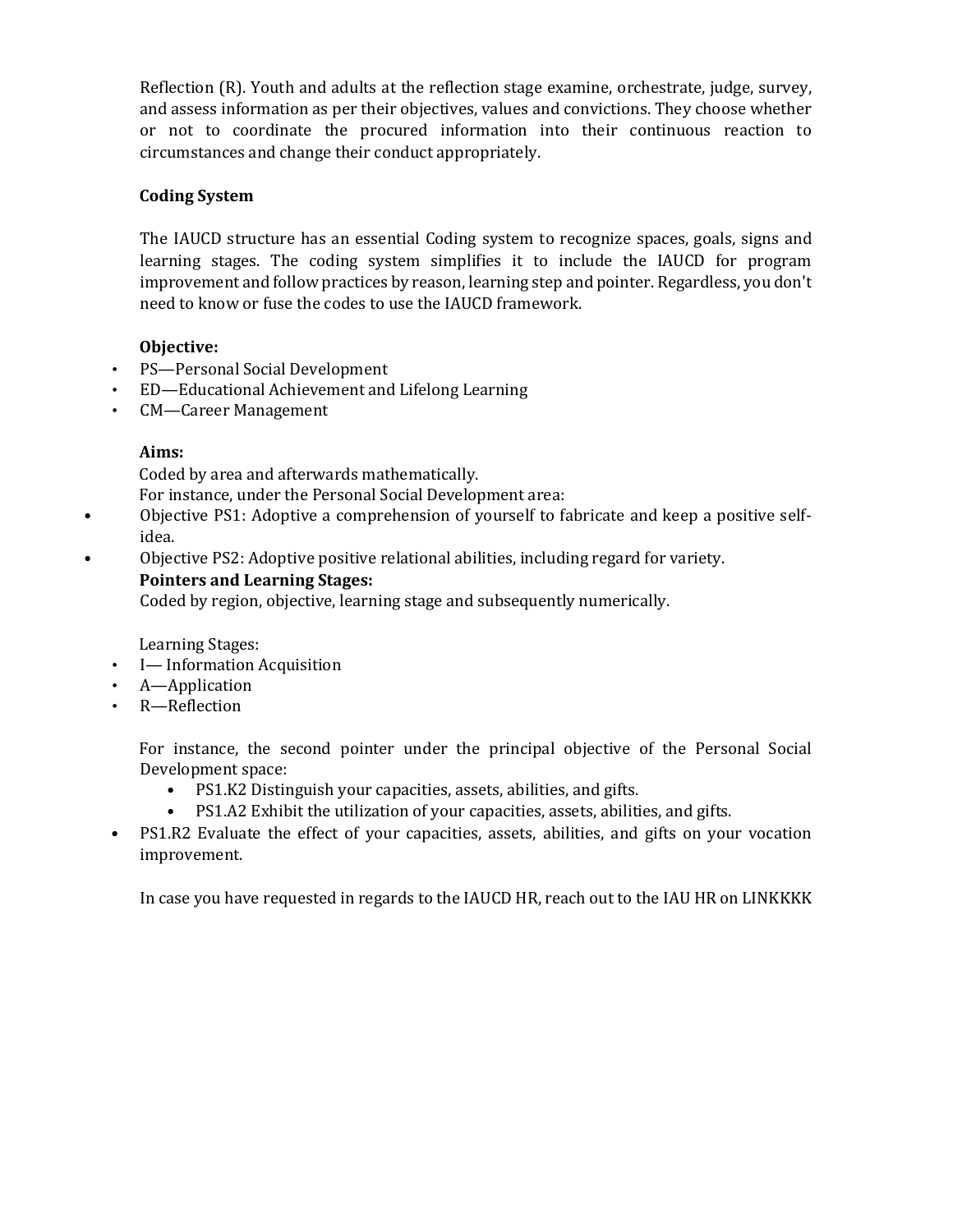# **The Outline**

# **ISLAMIC AZAD UNIVERSITY CAREER DEVELOPMENT GUIDELINE REVISION**

|                 | PERSONAL SOCIAL DEVELOPMENT OBJECTIVE                                                                                                               |
|-----------------|-----------------------------------------------------------------------------------------------------------------------------------------------------|
| <b>GOAL PS1</b> | Foster a comprehension of yourself to construct and keep a positive self-idea.                                                                      |
| <b>PS1.K1</b>   | Identify your interests, likes, and dislikes.                                                                                                       |
| <b>PS1.A1</b>   | Exhibit conduct and choices that mirror your inclinations, likes, and hatred.                                                                       |
| <b>PS1.R1</b>   | Survey how your inclinations and inclinations are reflected in your professional<br>objectives.                                                     |
| <b>PS1.K2</b>   | Distinguish your capacities, assets, abilities, and gifts.                                                                                          |
| <b>PS1.A2</b>   | Show utilization of your capacities, assets, abilities, and gifts.                                                                                  |
| <b>PS1.R2</b>   | Survey the effect of your capacities, assets, abilities, and gifts on your vocation<br>advancement.                                                 |
| <b>PS1.K3</b>   | Distinguish your positive individual attributes (e.g., genuineness, steadfastness,<br>obligation, respectability, and dedication).                  |
| <b>PS1.A3</b>   | Give instances of when you showed positive individual attributes (e.g., genuineness,<br>constancy, obligation, trustworthiness, and dependability). |
| <b>PS1.R3</b>   | Survey the effect of your positive individual attributes (e.g., genuineness, reliability,<br>obligation, uprightness) on your vocation improvement. |
| <b>PS1.K4</b>   | Recognize your work values/needs.                                                                                                                   |
| <b>PS1.A4</b>   | Show conduct and choices that mirror your work values/needs.                                                                                        |
| <b>PS1.R4</b>   | Survey how your work values/needs are reflected in your vocation objectives.                                                                        |
| <b>PS1.K5</b>   | Portray parts of your self-idea.                                                                                                                    |
| <b>PS1.A5</b>   | Show a positive self-idea through your practices and perspectives.                                                                                  |
| <b>PS1.R5</b>   | Examine the positive and negative parts of your self-idea.                                                                                          |
| <b>PS1.K6</b>   | Identify behaviours and experiences that help to build and maintain a positive self-<br>concept.                                                    |
| <b>PS1.A6</b>   | Show how you have adopted behaviours and sought experiences that build and<br>maintain a positive self-concept.                                     |
| <b>PS1.R6</b>   | Evaluate the effectiveness of your behaviours and experiences on building and<br>maintaining a positive self-concept.                               |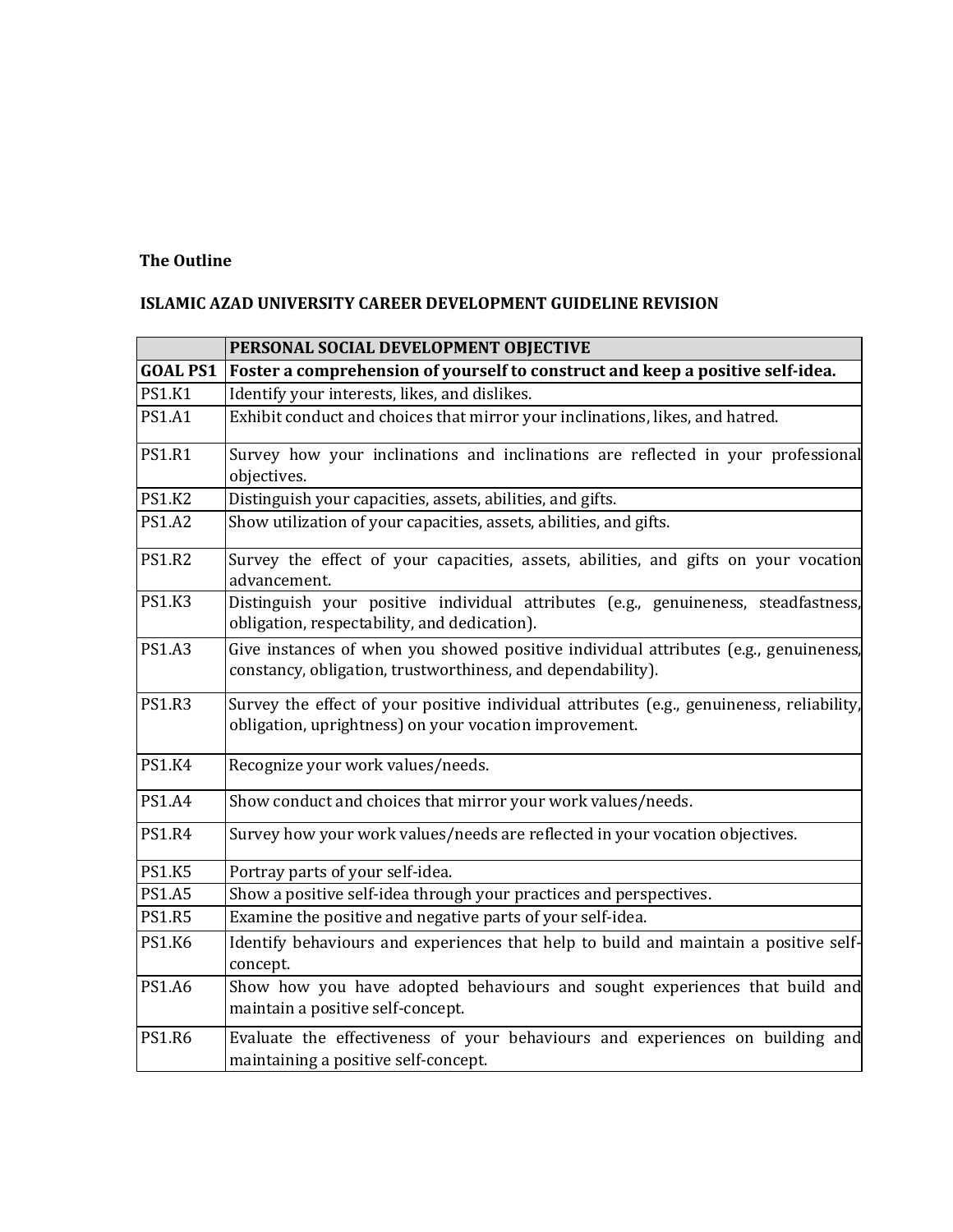| <b>PS1.K7</b> | Recognize that circumstances, perspectives, and the practices of others influence your<br>self-idea.    |
|---------------|---------------------------------------------------------------------------------------------------------|
| <b>PS1.A7</b> | Evaluate the impact of circumstances, mentalities, and the practices of others on your<br>self-idea.    |
| <b>PS1.R7</b> | Recognize that your practices and perspectives influence the self-idea of others.                       |
| <b>PS1.K8</b> | Recognize that your behaviours and attitudes affect the self-concept of others.                         |
| <b>PS1.A8</b> | Show what you have embraced practices and mentalities to mean for the self-idea of<br>others decidedly. |
| <b>PS1.R8</b> | Analyze what your practices and perspectives could mean for the self-idea of others.                    |

| <b>PS1.K9</b>   | Recognize that your self-idea can influence instructive accomplishment (i.e., execution)                                                            |
|-----------------|-----------------------------------------------------------------------------------------------------------------------------------------------------|
|                 | and accomplishment at work.                                                                                                                         |
| <b>PS1.A9</b>   | Show how parts of your self-idea could decidedly or adversely influence instructive<br>accomplishment (i.e., execution) and accomplishment at work. |
| <b>PS1.R9</b>   | Assess what your self-idea means for your instructive accomplishment (execution) and<br>accomplishment at work.                                     |
| PS1.K10         | Recognize that instructive accomplishment (execution) and accomplishment at work<br>can influence your self-idea.                                   |
| PS1.A10         | Give individual instances of how instructive accomplishment (execution) and<br>accomplishment at work impacted your self-idea.                      |
| <b>PS1.R10</b>  | Assess<br>how<br>instructive accomplishment<br>(execution)<br>potentially<br>your<br>or<br>accomplishment at work influence your self-idea.         |
| <b>GOAL PS2</b> | Foster positive relational abilities, including regard for variety.                                                                                 |
| <b>PS2.K1</b>   | Identify compelling relational abilities                                                                                                            |
| <b>PS2.A1</b>   | Demonstrate compelling relational abilities.                                                                                                        |
| <b>PS2.R1</b>   | Evaluate your utilization of compelling relational abilities.                                                                                       |
| <b>PS2.K2</b>   | Recognize the advantages of interfacing with others in a straightforward, fair,<br>accommodating, and aware manner.                                 |
| <b>PS2.A2</b>   | Demonstrate that you cooperate with others straightforward, fair, supportive, and<br>respectfully.                                                  |
| <b>PS2.R2</b>   | Demonstrate that you cooperate with others straightforward, fair, supportive, and<br>respectfully.                                                  |
| <b>PS2.K3</b>   | Identify positive interactive abilities (e.g., great habits and showing appreciation).                                                              |
| <b>PS2.A3</b>   | Assess how much you collaborate with others in a straightforward, fair, supportive, and<br>aware manner.                                            |
| <b>PS2.R3</b>   | Evaluate how your positive interactive abilities (e.g., great habits and showing<br>appreciation) add to compelling communications with others.     |
| <b>PS2.K4</b>   | Identify ways of coexisting great with others and work with them in gatherings.                                                                     |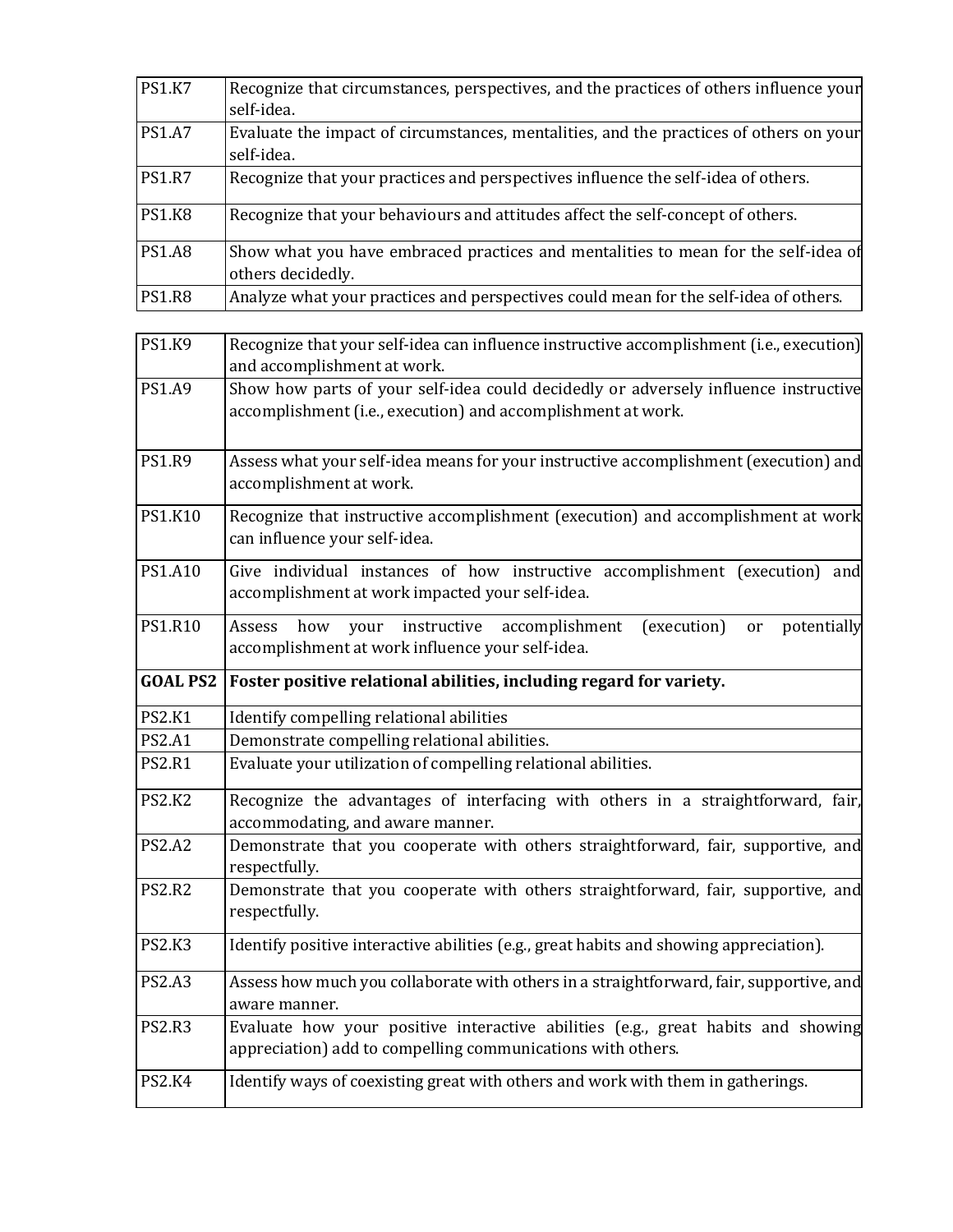| <b>PS2.A4</b> | Demonstrate the capacity to coexist well with others and work with them in gatherings.                                                           |
|---------------|--------------------------------------------------------------------------------------------------------------------------------------------------|
| <b>PS2.R4</b> | Evaluate your capacity to work really with others in gatherings.                                                                                 |
| <b>PS2.K5</b> | Describe compromise abilities                                                                                                                    |
| <b>PS2.A5</b> | Demonstrate the capacity to determine clashes and to arrange<br>satisfactory<br>arrangements                                                     |
| <b>PS2.R5</b> | Analyze the accomplishment of your compromise abilities.                                                                                         |
| <b>PS2.K6</b> | Recognize the distinction between proper and improper conduct in explicit school,<br>social, and work circumstances.                             |
| <b>PS2.A6</b> | Give instances of times when your conduct was proper and when your behaviour was<br>improper in explicit school, social, and work circumstances. |

| <b>PS2.R6</b>  | Assess the results of fitting or improper conduct in explicit school, social, and work<br>circumstances.                                 |
|----------------|------------------------------------------------------------------------------------------------------------------------------------------|
| <b>PS2.K7</b>  | Identify wellsprings of outside pressure that influence you.                                                                             |
| <b>PS2.A7</b>  | Demonstrate the capacity to deal with outside tension on you.                                                                            |
| <b>PS2.R7</b>  | Analyze the effect of outside strain on your conduct.                                                                                    |
| <b>PS2.K8</b>  | Recognize that you ought to acknowledge liability regarding your conduct.                                                                |
| <b>PS2.A8</b>  | Demonstrate that you acknowledge liability regarding your conduct.                                                                       |
| <b>PS2.R8</b>  | Assess how much you acknowledge moral obligation regarding your conduct                                                                  |
| <b>PS2.K9</b>  | Recognize that you ought to know about, regard for, be available to, and see the value<br>in a wide range of human variety.              |
| <b>PS2.A9</b>  | Demonstrate information about, regard for, receptiveness, and appreciation for a wide<br>range of human variety.                         |
| <b>PS2.R9</b>  | Assess how you recognize a wide range of human variety.                                                                                  |
| <b>PS2.K10</b> | Recognize that the capacity to interface with assorted gatherings might add to learning<br>and scholarly accomplishment.                 |
| <b>PS2.A10</b> | Recognize that the capacity to interface with assorted gatherings might add to learning<br>and scholarly accomplishment.                 |
| <b>PS2.R10</b> | Analyze the effect of your capacity to connect emphatically with different gatherings on<br>your learning and scholastic accomplishment. |
| PS2.K11        | Recognize that the capacity to connect emphatically with different gatherings is<br>frequently fundamental to keep up with business.     |
| PS2.A11        | Explain how the capacity to associate decidedly with different gatherings is frequently<br>fundamental to keep up with business.         |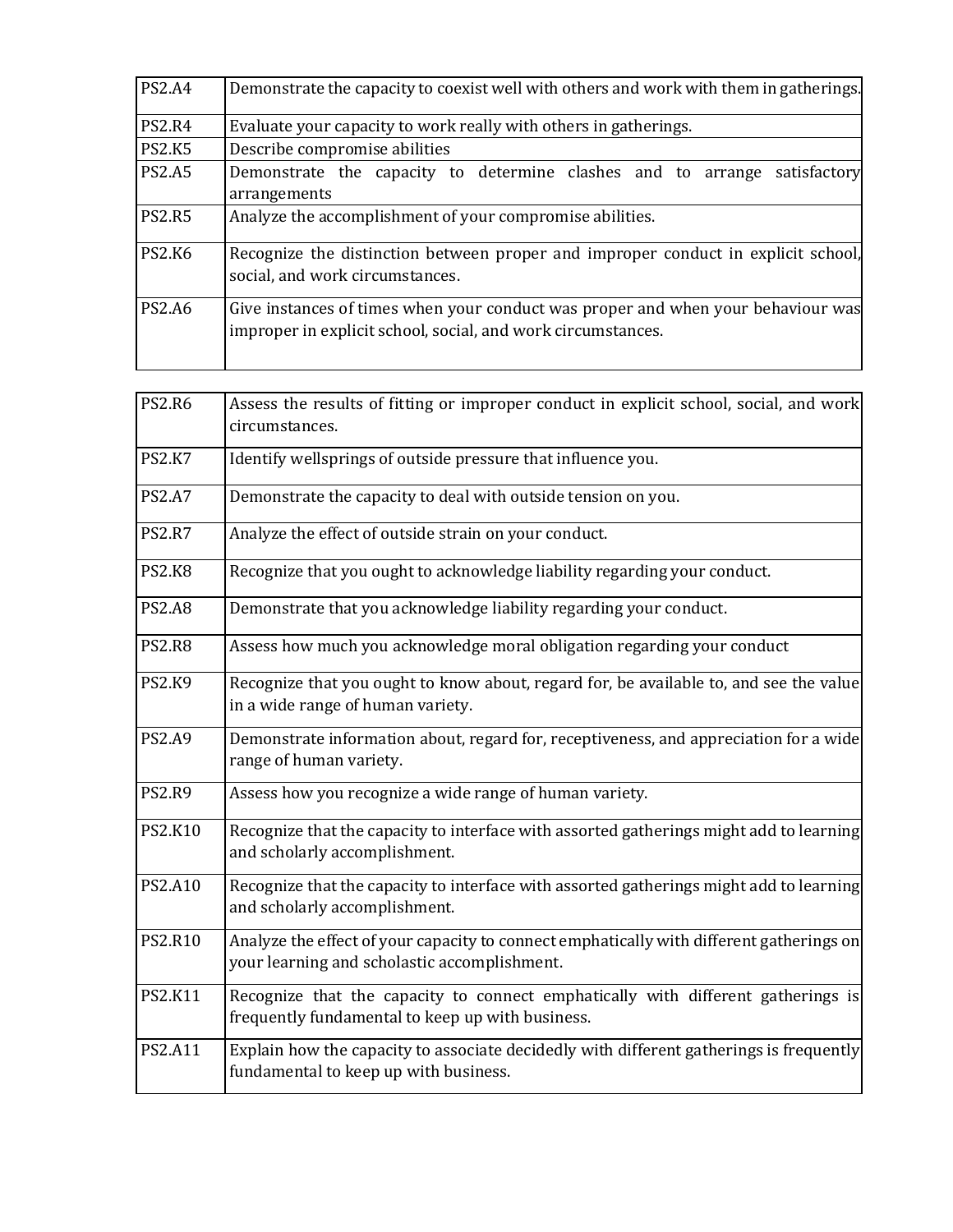| <b>PS2.R11</b>  | Analyze the effect of your capacity to cooperate decidedly with different gatherings on<br>your business.                                                   |
|-----------------|-------------------------------------------------------------------------------------------------------------------------------------------------------------|
| <b>GOAL PS3</b> | Incorporate self-improvement and change into your vocation advancement.                                                                                     |
| <b>PS3.K1</b>   | Recognize that you will encounter development and changes as a primary concern and<br>body all through life that will affect your professional advancement. |
| <b>PS3.A1</b>   | Give instances of how you have developed and changed (e.g., genuinely, inwardly,<br>socially, and mentally).                                                |
| <b>PS3.R1</b>   | Analyze the aftereffects of your development and changes throughout life to decide<br>growth areas for what's to come.                                      |
| <b>PS3.K2</b>   | Identify great well-being propensities (e.g., great nourishment and valuable ways of<br>overseeing pressure).                                               |

| <b>PS3.A2</b>   | Demonstrate how you have taken on great well-being propensities.                                                                                |
|-----------------|-------------------------------------------------------------------------------------------------------------------------------------------------|
| <b>PS3.R2</b>   | Assess the effect of your well-being propensities on your vocation improvement.                                                                 |
| <b>PS3.K3</b>   | Recognize that your inspirations and desires will probably change with time and<br>conditions.                                                  |
| <b>PS3.A3</b>   | Give instances of how your inspirations and desires have changed with time and<br>conditions.                                                   |
| <b>PS3.R3</b>   | Assess how changes in your inspirations and desires have impacted your professional<br>advancement over the long haul.                          |
| <b>PS3.K4</b>   | Recognize that outer occasions regularly cause life changes.                                                                                    |
| <b>PS3.A4</b>   | Give instances of outer occasions that have caused life changes for you.                                                                        |
| <b>PS3.R4</b>   | Assess your techniques for overseeing life changes brought about by outside occasions.                                                          |
| <b>PS3.K5</b>   | Identify circumstances (e.g., issues at the everyday schedule) in which you could<br>require help from individuals or different assets.         |
| <b>PS3.A5</b>   | Exhibit the capacity to look for help (e.g., with issues at the everyday schedule) from<br>fitting assets, including others.                    |
| <b>PS3.R5</b>   | Assess the adequacy of your procedures for getting help (e.g., with issues at the<br>everyday schedule) from suitable assets, including others. |
| <b>PS3.K6</b>   | Recognize the significance of versatility and adaptability while starting or reacting to<br>change.                                             |
| <b>PS3.A6</b>   | Demonstrate versatility and adaptability while starting or reacting to change.                                                                  |
| <b>PS3.R6</b>   | Analyze how you react to change or potentially start change.                                                                                    |
| <b>GOAL PS4</b> | Balance individual, relaxation, local area, student, family, and work jobs.                                                                     |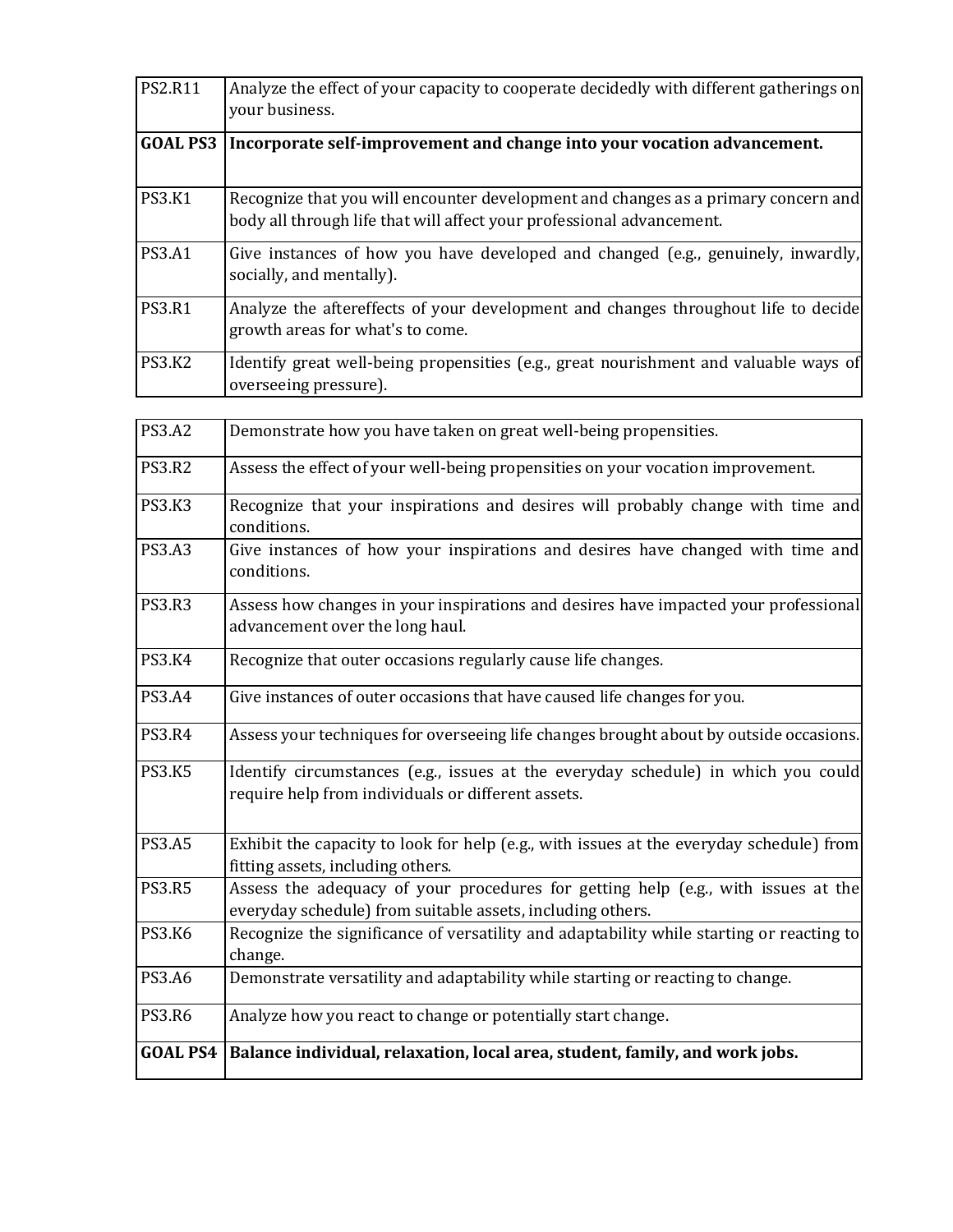| <b>PS4.K1</b> | Perceive that you have numerous life jobs (e.g., individual, recreation, local area,<br>student, family, and work jobs). |
|---------------|--------------------------------------------------------------------------------------------------------------------------|
| <b>PS4.A1</b> | Give models that show your life jobs, including individual, recreation, local area,                                      |
|               | student, family, and work jobs.                                                                                          |
| <b>PS4.R1</b> | Assess the effect of your life jobs on professional objectives.                                                          |
| <b>PS4.K2</b> | Recognize that you should adjust life jobs and that there are numerous ways of getting<br>it done.                       |
| <b>PS4.A2</b> | Show how you are adjusting your life jobs.                                                                               |
| <b>PS4.R2</b> | Analyze what explicit life job changes would mean to accomplish your vocation<br>objectives.                             |
| <b>PS4.K3</b> | Describe the idea of a way of life.                                                                                      |
| <b>PS4.A3</b> | Give instances of choices, variables, and conditions that influence your present way of<br>life.                         |
| <b>PS4.R3</b> | Analyze what straightforward way of life changes would mean to accomplish your<br>vocation objectives.                   |
| <b>PS4.K4</b> | Recognize that your life jobs and your way of life are associated.                                                       |

| <b>PS4.A4</b> | Show how your life jobs and your way of life are associated.                                                                                 |
|---------------|----------------------------------------------------------------------------------------------------------------------------------------------|
| <b>PS4.R4</b> | Assess what changes in your day to day existence jobs would mean for your way of life.                                                       |
|               |                                                                                                                                              |
|               |                                                                                                                                              |
|               |                                                                                                                                              |
|               | <b>Educational Accomplishment and Lifelong Education</b>                                                                                     |
|               | GOAL ED1 Accomplish instructive accomplishment and execution levels expected to contact<br>your own and professional objectives.             |
| ED1.K1        | Recognize the significance of instructive accomplishment and execution to fulfil<br>individual and vocation objectives.                      |
| ED1.A1        | Demonstrate instructive accomplishment and execution levels expected to achieve your<br>vocation objectives.                                 |
| <b>ED1.R1</b> | Evaluate how well you have accomplished instructive accomplishment and execution<br>levels expected to contact your professional objectives. |
| ED1.K2        | Identify systems for working on instructive accomplishment and execution.                                                                    |
| ED1.A2        | Demonstrate procedures you are utilizing to work on instructive accomplishment and<br>execution.                                             |
| ED1.R2        | Analyze your instructive accomplishment and execution techniques to arrange for                                                              |
|               | development and improvement.                                                                                                                 |
| <b>ED1.K3</b> | Describe concentrate on abilities and acquiring propensities that advance instructive<br>accomplishment and execution.                       |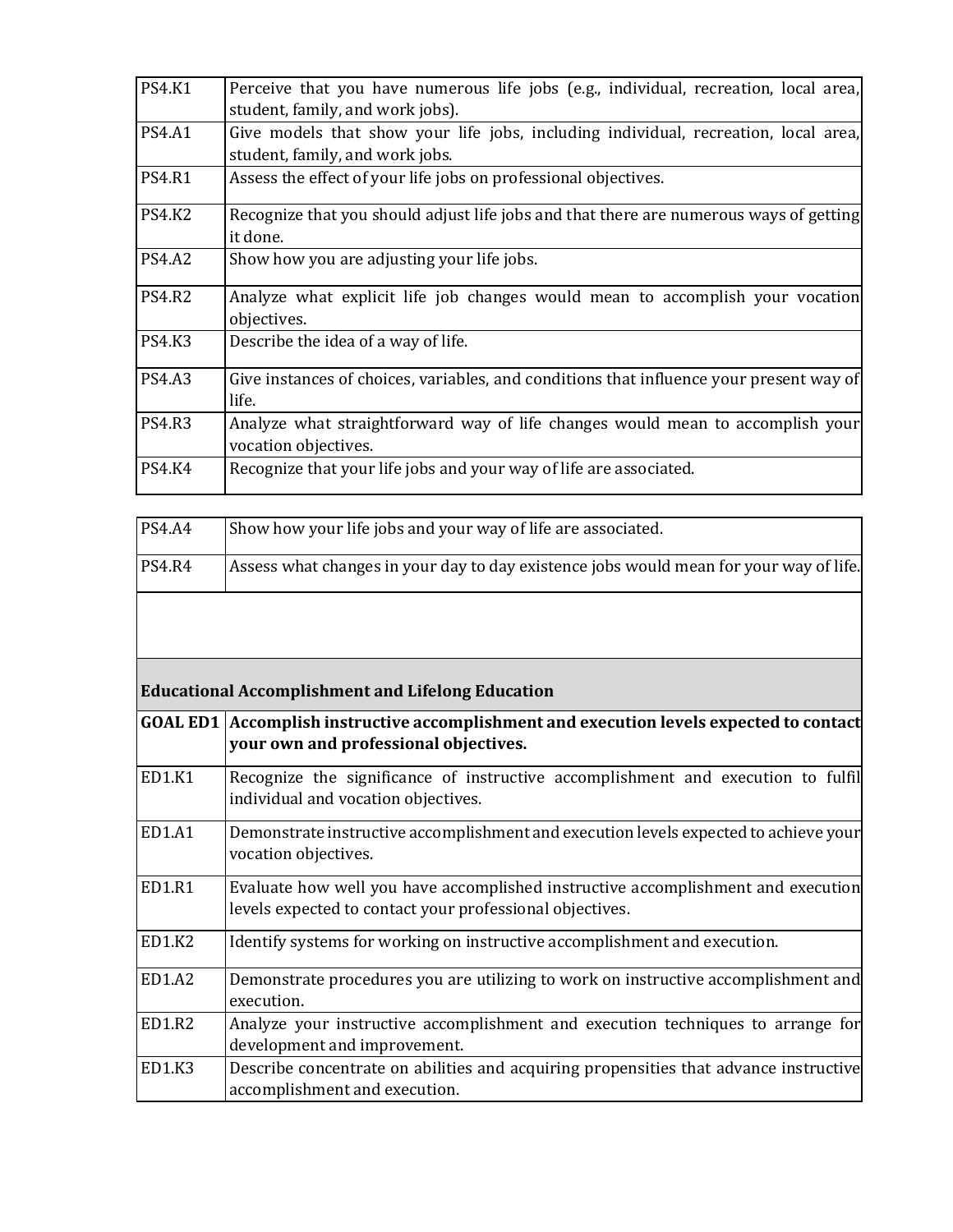| ED1.A3 | Demonstrate acquisition of study skills and learning habits that promote educational                          |
|--------|---------------------------------------------------------------------------------------------------------------|
|        | achievement and performance.                                                                                  |
| ED1.R3 | Evaluate your review abilities and mastering propensities to foster an arrangement for                        |
|        | further developing them.                                                                                      |
| ED1.K4 | Identify your learning style                                                                                  |
| ED1.A4 | Show how you utilize learning style data to work on instructive accomplishment and<br>execution.              |
| ED1.R4 | Analyze your learning style to develop behaviours to maximize educational<br>achievement and performance.     |
| ED1.K5 | Describe the significance of having the arrangement to work on instructive<br>accomplishment and execution.   |
| ED1.A5 | Show that you have the arrangement to work on instructive accomplishment and<br>execution.                    |
| ED1.R5 | Evaluate the consequences of your arrangement for working on instructive<br>accomplishment and execution.     |
| ED1.K6 | Describe what individual perspectives and practices can mean for instructive<br>accomplishment and execution. |
| ED1.A6 | Exhibit perspectives and practices that help instructive accomplishment and execution.                        |
| ED1.R6 | Assess how well your mentalities and practices advance instructive accomplishment<br>and execution.           |
| ED1.K7 | Recognize that your instructive accomplishment and execution can prompt numerous<br>work environment choices. |
| ED1.A7 | Show how your instructive accomplishment and execution can grow your work<br>environment choices.             |

| ED1.R7 | Assess how your instructive accomplishment and execution will move to the working<br>environment.                                          |
|--------|--------------------------------------------------------------------------------------------------------------------------------------------|
| ED1.K8 | Recognize that gaining and utilizing data adds to instructive accomplishment and<br>execution.                                             |
| ED1.A8 | Show what securing and utilizing data has meant for your instructive accomplishment<br>and execution.                                      |
| ED1.R8 | Assess your capacity to secure and utilize the data to work on instructive<br>accomplishment and execution.                                |
|        | GOAL ED2 Look into advancing, enduring learning experiences to work on your ability to<br>work really in a blended and developing economy. |
| ED2.K1 | Recognize that changes in the economy require you to acquire and update knowledge<br>and skills throughout life.                           |
| ED2.A1 | Show how lifelong learning is helping you function effectively in a diverse and changing<br>economy.                                       |
| ED2.R1 | Judge whether or not you have the knowledge and skills necessary to function<br>effectively in a diverse and changing economy.             |
| ED2.K2 | Recognize that viewing yourself as a learner affects your identity.                                                                        |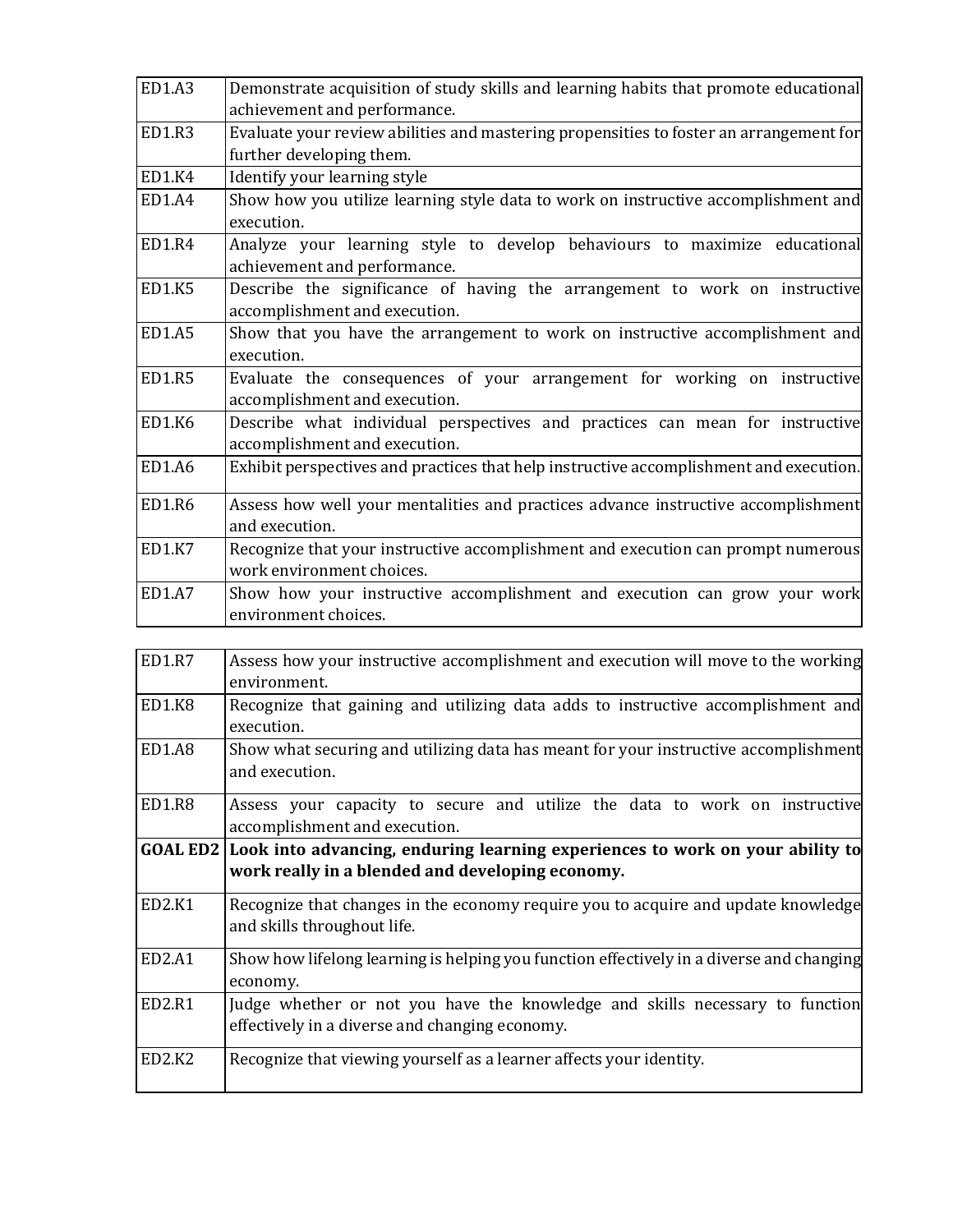| <b>ED2.A2</b> | Show how being a learner affects your identity.                                                                                                                                                                                       |
|---------------|---------------------------------------------------------------------------------------------------------------------------------------------------------------------------------------------------------------------------------------|
| <b>ED2.R2</b> | Analyze how specific learning experiences have affected your identity.                                                                                                                                                                |
| ED2.K3        | Recognize the importance of being an independent learner and taking responsibility for<br>your learning.                                                                                                                              |
| ED2.A3        | Demonstrate that you are an independent learner.                                                                                                                                                                                      |
| <b>ED2.R3</b> | Assess how well you function as an independent learner.                                                                                                                                                                               |
| <b>ED2.K4</b> | Describe the requirements for transition from one learning level to the next (e.g., middle<br>school to high school, high school to postsecondary).                                                                                   |
| ED2.A4        | Demonstrate the knowledge and skills necessary to transition from one learning level<br>to the next (e.g., middle to high school, high school to postsecondary).                                                                      |
| ED2.R4        | Analyze how your knowledge and skills affect your transition from one learning level to<br>the next (e.g., middle school to high school, high school to postsecondary).                                                               |
| <b>ED2.K5</b> | Identify types of ongoing learning experiences available to you<br>(e.g., two- and four-year colleges, technical schools, apprenticeships, the military online<br>courses, and on-the-job training).                                  |
| <b>ED2.A5</b> | Show how you are preparing to participate in ongoing learning experiences (e.g., two-<br>and four-year colleges, technical schools, apprenticeships, the military, online courses,<br>and on-the-job training).                       |
| <b>ED2.R5</b> | Assess how participation in ongoing learning experiences (e.g., two- and four-year<br>colleges, technical schools, apprenticeships, the military, online courses, and on-the job<br>training) affects your personal and career goals. |
| ED2.K6        | Identify specific education/training programs (e.g., high school career paths and<br>courses, college majors, and apprenticeship programs).                                                                                           |

| ED2.A6                          | Demonstrate participation in specific education/training programs (e.g., high school   |
|---------------------------------|----------------------------------------------------------------------------------------|
|                                 | career paths and courses, college majors, and apprenticeship programs) that help you   |
|                                 | function effectively in a diverse and changing economy.                                |
| ED2.R6                          | Evaluate how participation in specific education/training programs (e.g., high school  |
|                                 | career paths and courses, college majors, and apprenticeship programs) affects your    |
|                                 | ability to function effectively in a diverse and changing economy.                     |
| ED2.K7                          | Describe informal learning experiences that contribute to lifelong learning.           |
| ED <sub>2</sub> .A <sub>7</sub> | Demonstrate participation in informal learning experiences.                            |
| ED <sub>2</sub> .R <sub>7</sub> | Assess, throughout your life, how well you integrate both formal and informal learning |
|                                 | experiences                                                                            |
|                                 |                                                                                        |

# **CAREER MANAGEMENT OBJECTIVES**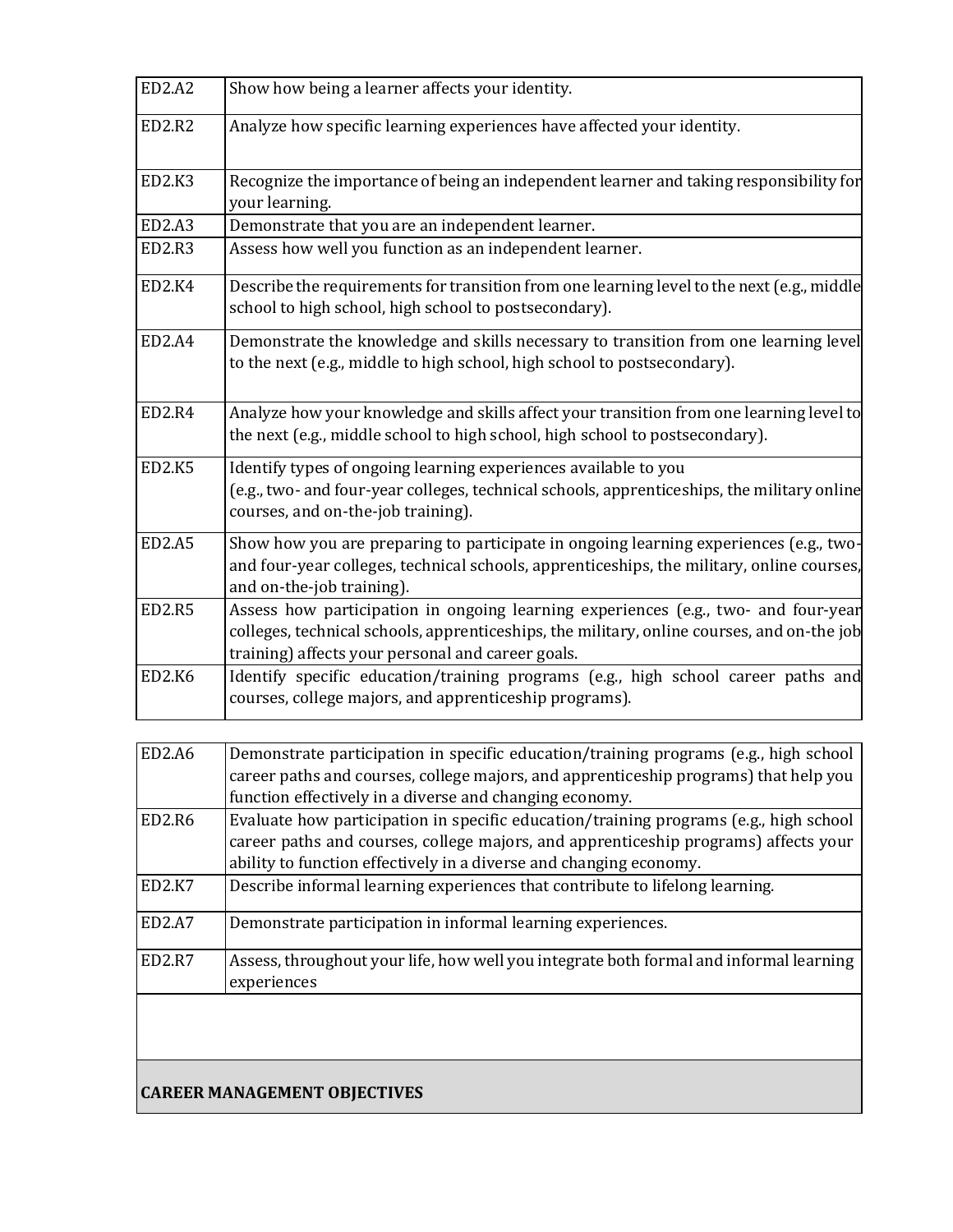| <b>GOAL</b><br>CM1 | Make and deal with a lifelong arrangement that meets your professional<br>objectives.                                                                       |
|--------------------|-------------------------------------------------------------------------------------------------------------------------------------------------------------|
| CM1.K1             | Perceive that profession intending to accomplish your vocation objectives is a deep-<br>rooted process.                                                     |
| CM1.A1             | Give examples of vocation arranging techniques to achieve your professional<br>objectives.                                                                  |
| <b>CM1.R1</b>      | Survey how well your professional arranging techniques work with arriving at your<br>vocation objectives.                                                   |
| CM1.K2             | Portray how to foster a lifelong arrangement (e.g., steps and content).                                                                                     |
| CM1.A2             | Foster a profession that intends to meet your vocation objectives.                                                                                          |
| CM1.R2             | Break down your professional plan and make changes in accordance with reflect<br>progressing vocation the board needs.                                      |
| CM1.K3             | Recognize your present moment and long haul professional objectives (e.g., schooling,<br>work, and way of life objectives).                                 |
| <b>CM1.A3</b>      | Exhibit activities are taken to accomplish your present moment and long haul vocation<br>objectives (e.g., training, business, and way of life objectives). |
| CM1.R3             | Reevaluate your professional objectives and change depending on the situation.                                                                              |
| CM1.K4             | Distinguish abilities and individual qualities expected to deal with your profession                                                                        |
| <b>CM1.A4</b>      | (e.g., strength, self-viability, capacity to recognize patterns and changes, and<br>adaptability).                                                          |
| <b>CM1.R4</b>      | Show profession the board abilities and individual qualities                                                                                                |
| CM1.K5             | (e.g., strength, self-viability, capacity to distinguish patterns and changes, and<br>adaptability).                                                        |
| CM1.A5             | Assess your vocation, the board abilities and individual attributes                                                                                         |
| CM1.R5             | (e.g., versatility, self-viability, capacity to recognize patterns and changes, and<br>adaptability).                                                       |

J.

<u> Tanzania de la contrada de la contrada de la contrada de la contrada de la contrada de la contrada de la con</u>

| <b>GOAL</b>   | Utilize a course of decision-production as one part of professional improvement. |
|---------------|----------------------------------------------------------------------------------|
| CM2           |                                                                                  |
| <b>CM2.K1</b> | Describe your decision-making style (e.g., risk-taker, cautious).                |
| CM2.A1        | Give examples of past decisions that demonstrate your decision-making style.     |
| CM2.R1        | Evaluate the effectiveness of your decision-making style.                        |
| CM2.K2        | Identify the steps in one model of decision-making.                              |
| CM2.A2        | Demonstrate the use of a decision-making model.                                  |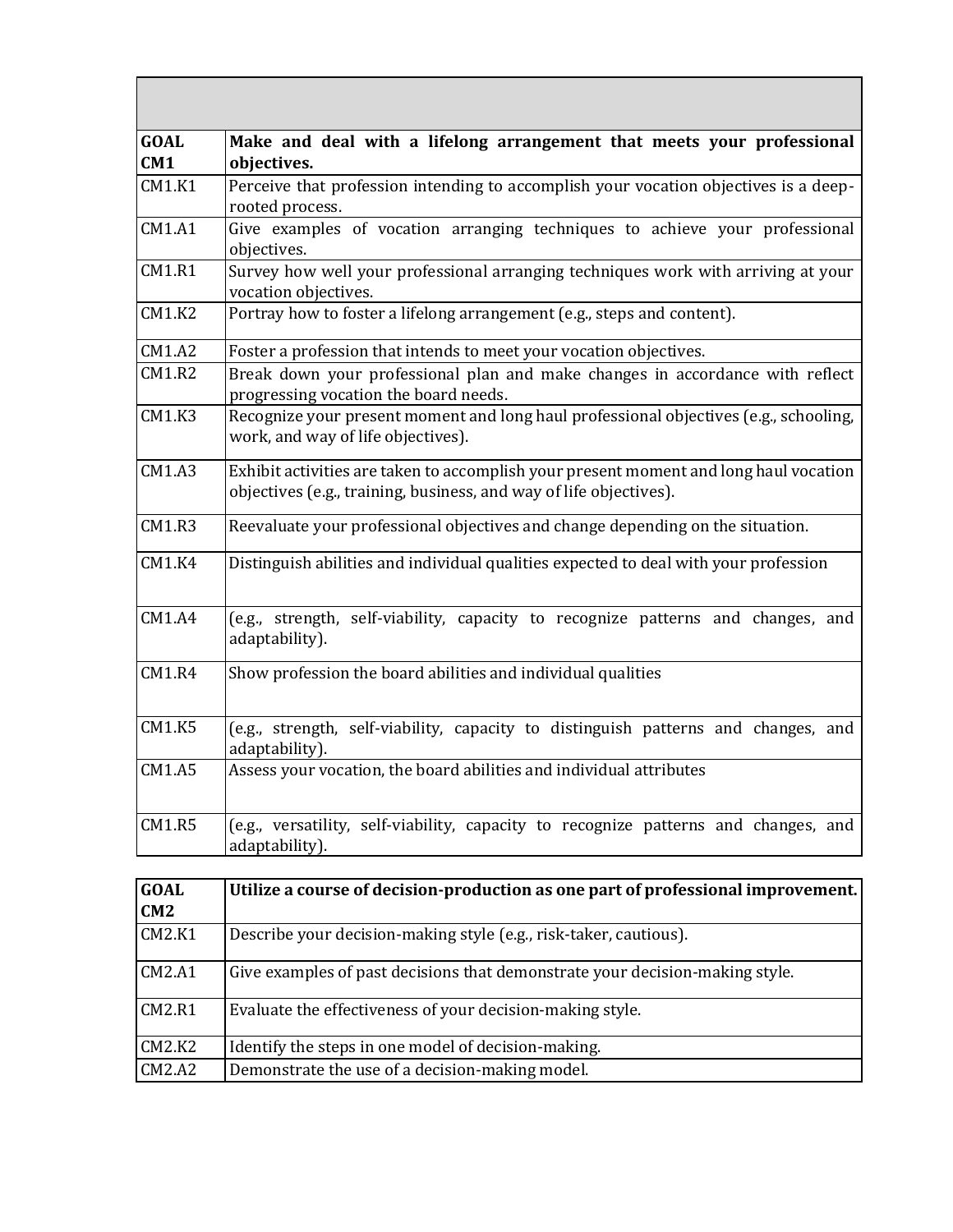| CM2.R2        | Assess what decision-making model(s) work best for you.                                                              |
|---------------|----------------------------------------------------------------------------------------------------------------------|
| CM2.K3        | Describe how information (e.g., about you, the economy, and education programs) can<br>improve your decision-making. |
| CM2.A3        | Demonstrate use of information (e.g., about you, the economy, and education<br>programs) in making decisions.        |
| CM2.R3        | Assess how well you use information (e.g., about you, the economy, and education<br>programs) to make decisions.     |
| <b>CM2.K4</b> | Identify alternative options and potential consequences for a specific decision.                                     |
| CM2.A4        | Show how exploring options affected a decision you made.                                                             |
| CM2.R4        | Assess how well you explore options when making decisions.                                                           |
| CM2.K5        | Recognize that your personal priorities, culture, beliefs, and work values can affect<br>your decision-making.       |
| CM2.A5        | Show how personal priorities, culture, beliefs, and work values are reflected in your<br>decisions.                  |
| CM2.R5        | Evaluate the effect of personal priorities, culture, beliefs, and work values in your<br>decision-making.            |
| <b>CM2.K6</b> | Describe how education, work, and family experiences might impact your decisions.                                    |
| CM2.A6        | Give specific examples of how your education, work, and family experiences have<br>influenced your decisions.        |
| <b>CM2.R6</b> | Assess the impact of your education, work, and family experiences on decisions.                                      |
| <b>CM2.K7</b> | Describe how biases and stereotypes can limit decisions.                                                             |
| CM2.A7        | Give specific examples of how biases and stereotypes affected your decisions.                                        |
| <b>CM2.R7</b> | Analyze the ways you could manage biases and stereotypes when making decisions.                                      |
| CM2.K8        | Recognize that chance can play a role in decision-making.                                                            |
| CM2.A8        | Give examples of times when chance played a role in your decision-making.                                            |
| CM2.R8        | Evaluate the impact of chance on past decisions.                                                                     |
| CM2.K9        | Recognize that decision-making often involves compromise.                                                            |

| CM2.A9 | Give examples of compromises you might have to make in career decision-making.                                         |
|--------|------------------------------------------------------------------------------------------------------------------------|
| CM2.R9 | Analyze the effectiveness of your approach to making compromises.                                                      |
|        |                                                                                                                        |
|        |                                                                                                                        |
|        | $ $ GOAL CM3 $ $ Utilize precise, current, and fair, professional data during vocation arranging and $ $<br>the board. |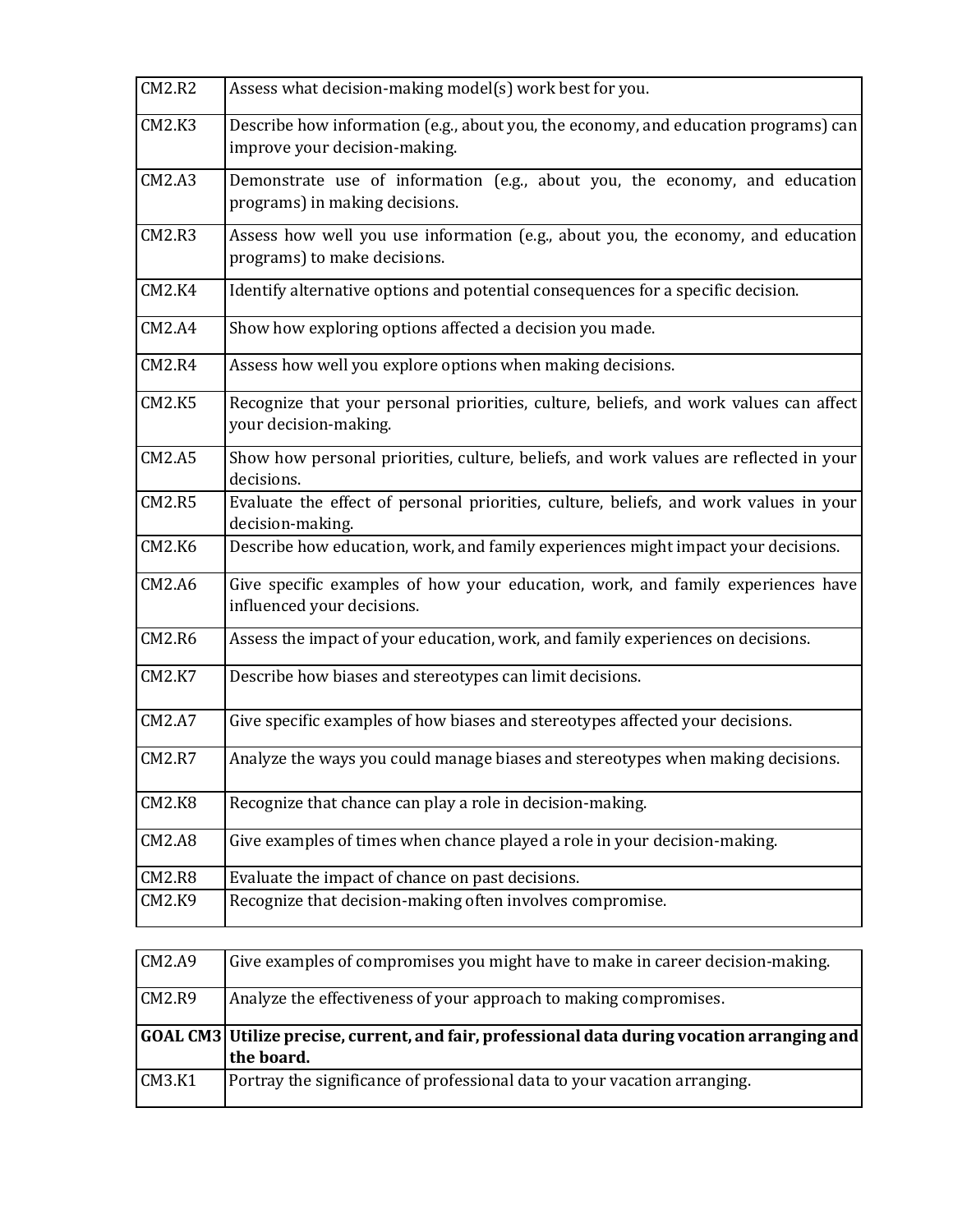| CM3.A1        | Show how vocation data has been significant in your arrangements and how it very well<br>may be utilized in tentative agreements.                                                      |
|---------------|----------------------------------------------------------------------------------------------------------------------------------------------------------------------------------------|
| <b>CM3.R1</b> | Survey the effect of professional data on your arrangements and refine designs with the<br>goal that they reflect exact, current, and fair-minded vocation data.                       |
| CM3.K2        | Perceive that vocation data incorporates word related, instruction and preparing,<br>business, and financial data and that there is a scope of professional data assets<br>accessible. |
| CM3.A2        | Show the capacity to utilize various kinds of vocation data assets (i.e., word related,<br>instructive, monetary, and work) to help profession arranging.                              |
| CM3.R2        | Assess how well you coordinate word related, instructive, financial, and business data<br>into the administration of your profession.                                                  |
| CM3.K3        | Perceive that the nature of vocation data asset content shifts (e.g., exactness,<br>inclination, and how state-of-the-art and complete it is).                                         |
| CM3.A3        | Show how chosen instances of professional data are one-sided, outdated, fragmented,<br>or mistaken                                                                                     |
| CM3.R3        | Judge the nature of the vocation data assets you intend to use as far as exactness,<br>predisposition, and how state-of-the-art and complete it is.                                    |
| CM3.K4        | Distinguish multiple ways of arranging occupations.                                                                                                                                    |
| <b>CM3.A4</b> | Give instances of how to word related grouping frameworks can be utilized in vocation<br>arranging.                                                                                    |
| <b>CM3.R4</b> | Evaluate which word related characterization framework is generally helpful to your<br>vocation arranging.                                                                             |
| CM3.K5        | Recognize occupations that you should seriously think about regardless of your<br>orientation, race, culture, or capacity.                                                             |
| CM3.A5        | Exhibit receptiveness to considering occupations that you could see as modern (i.e.,<br>comparative with your orientation, race, culture, or capacity).                                |
| CM3.R5        | Survey your receptiveness to thinking about modern occupations in your profession,<br>the executives.                                                                                  |
| CM3.K6        | Recognize the benefits and disservices of being utilized in a current occupation.                                                                                                      |
| CM3.A6        | Settle on choices for yourself about being utilized in a current occupation.                                                                                                           |
| CM3.R6        | Survey the effect of your choices about being utilized in a forward-thinking occupation.                                                                                               |
|               | GOAL CM4 Ace scholar, word related, and general employability abilities to get, make, keep<br>up with, or potentially advance your business.                                           |

| CM4.K1 | Depict scholarly, word related, and general employability abilities.                                                                                 |
|--------|------------------------------------------------------------------------------------------------------------------------------------------------------|
| CM4.A1 | Show the capacity to utilize your scholar, word related, and general employability<br>abilities to get or make, keep up with, and advance your work. |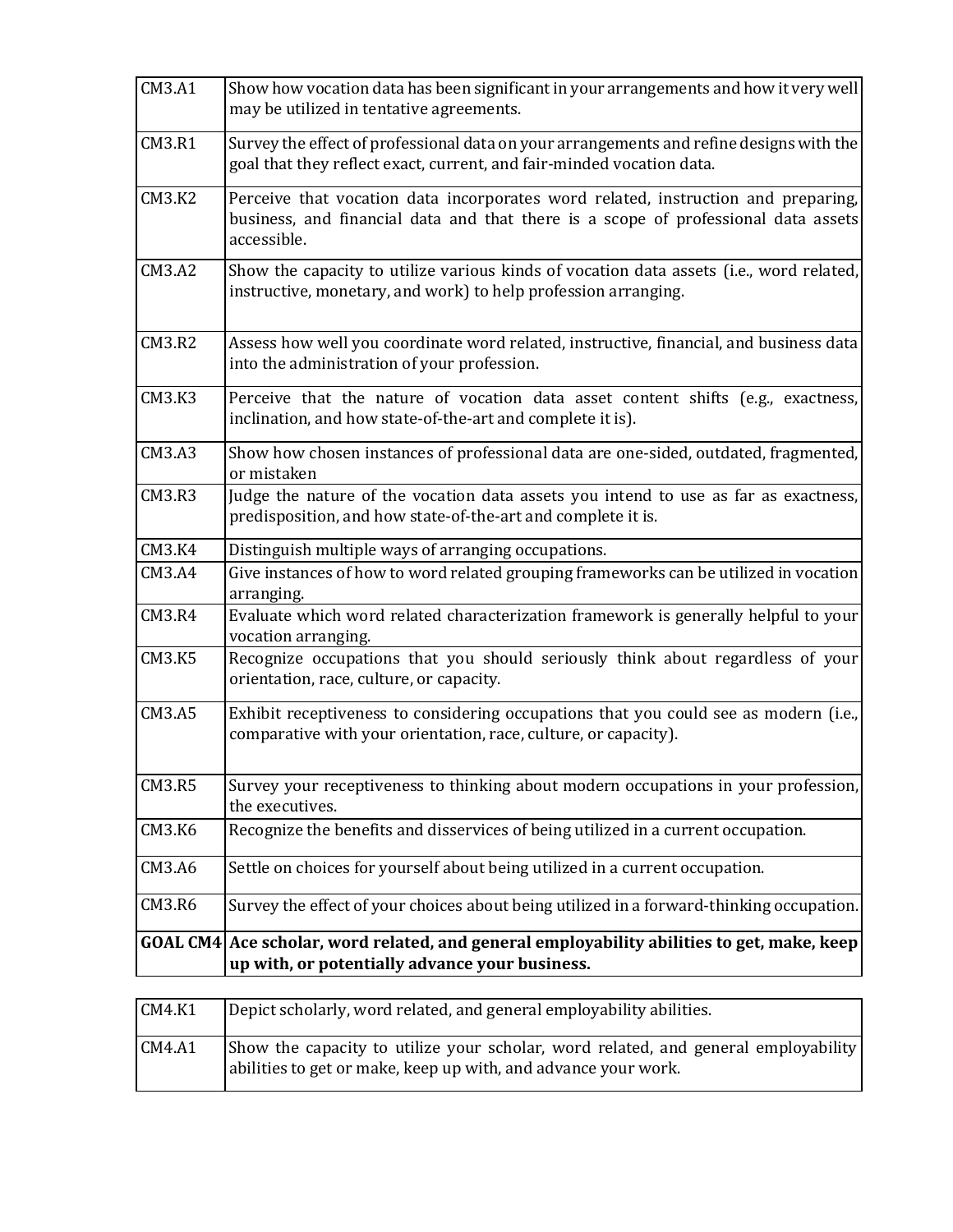| <b>CM4.R1</b> | Survey your scholar, word related, and general employability abilities and improve<br>them depending on the situation for your business.                                                                                                                                                        |
|---------------|-------------------------------------------------------------------------------------------------------------------------------------------------------------------------------------------------------------------------------------------------------------------------------------------------|
| <b>CM4.K2</b> | Recognize work looking for abilities, for example, the capacity to: compose a resume<br>and introductory letter, complete an employment form, interview for a task, and find<br>and seek after business leads.                                                                                  |
| CM4.A2        | Show the accompanying position looking for abilities: the capacity to compose a<br>resume and introductory letter, complete an employment form, interview for a task,<br>and find and seek after work leads.                                                                                    |
| <b>CM4.R2</b> | Assess your capacity to: compose a resume and introductory letter, complete an<br>employment form, interview for a task, and find and seek after work leads.                                                                                                                                    |
| CM4.K3        | Perceive that an assortment of general employability abilities and individual<br>characteristics (e.g., decisive reasoning, critical thinking, asset, data, and innovation the<br>board, relational skills, trustworthiness, and constancy) are vital to achievement in<br>school and business. |
| CM4.A3        | Exhibit fulfilment of general employability abilities and individual characteristics<br>should have been effective in school and business                                                                                                                                                       |
| <b>CM4.R3</b> | (e.g., decisive reasoning, critical thinking, asset, data, and executives' innovation,<br>relational abilities, trustworthiness, and constancy).                                                                                                                                                |
| <b>CM4.K4</b> | Assess your overall employability abilities and individual characteristics                                                                                                                                                                                                                      |
| <b>CM4.A4</b> | (e.g., decisive reasoning, critical thinking, asset, data, and executives' innovation,<br>relational abilities, trustworthiness, and steadfastness).                                                                                                                                            |
| <b>CM4.R4</b> | Perceive that numerous abilities are adaptable, starting with one occupation then onto<br>the next.                                                                                                                                                                                             |
| <b>CM4.K5</b> | Show how your abilities are adaptable, starting with one occupation than on to the next.                                                                                                                                                                                                        |
| CM4.A5        | Examine the effect of your adaptable abilities on your professional choices.                                                                                                                                                                                                                    |
| CM4.R5        | Perceive that your geographic versatility impacts your employability.                                                                                                                                                                                                                           |
| <b>CM4.K6</b> | Settle on choices for yourself in regards to geographic versatility.                                                                                                                                                                                                                            |
| <b>CM4.A6</b> | Investigate the effect of your choices about geographic versatility on your professional<br>objectives.                                                                                                                                                                                         |
| <b>CM4.R6</b> | Recognize the benefits and difficulties of independent work.                                                                                                                                                                                                                                    |
| CM4.K7        | Settle choices for yourself about independent work.                                                                                                                                                                                                                                             |
| CM4.A7        | Survey the effect of your choice regarding independent work on your vocation<br>objectives.                                                                                                                                                                                                     |
| CM4.R7        | Distinguish ways of being proactive in showcasing yourself for a task.                                                                                                                                                                                                                          |